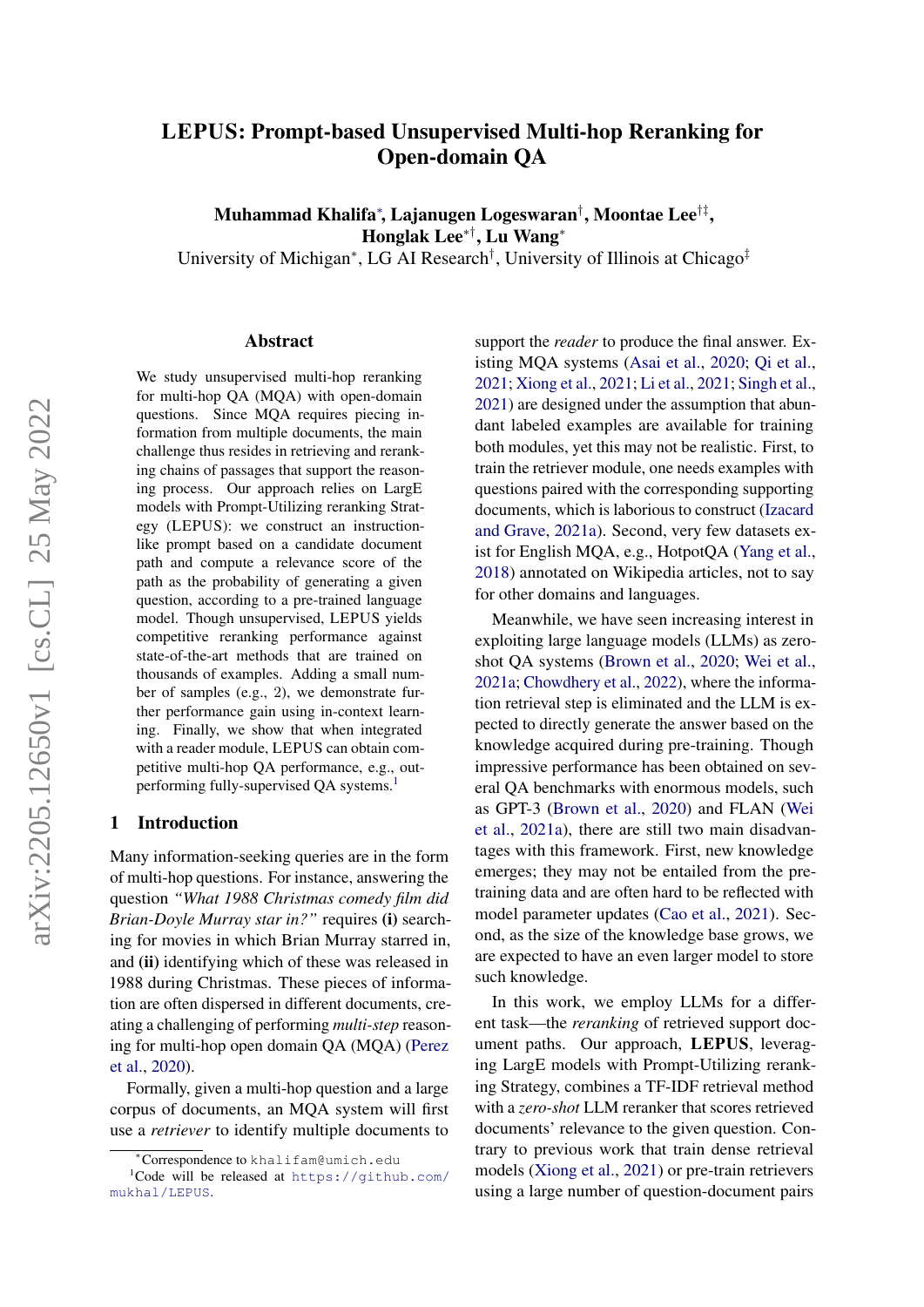<span id="page-1-0"></span>

Figure 1: An overview of LEPUS. (a): Initial documents from TF-IDF are retrieved and expanded based on hyperlinks for H times. Each path is converted into a prompt  $\tau_c$  and scored through  $P_{LM}(q|\tau_c)$  using a language model. For simplicity, we omit intermediate scoring steps where paths of length  $h < H$  are scored using the same fashion and only the top scored ones are expanded. (b): A sample of how a 2-hop path prompt looks like. Prompts are constructed in terms of the path documents and an instruction.

[\(Seonwoo et al.,](#page-10-5) [2021\)](#page-10-5), we show that LLMs can be strong zero-shot re-rankers for MQA. In particular, we find that joint reasoning across multiple documents with *multi-hop* prompts is important and such prompts are significantly better than their *single-hop* counterparts.

Moreover, we study the impact of different textual prompts and find that language models are sensitive to the wordings. Therefore, we propose to generate multiple prompts and combine them with an ensemble approach to alleviate prompt sensitivity. Furthermore, we demonstrate that adding a few labelled samples using in-context learning [\(Brown et al.,](#page-8-1) [2020\)](#page-8-1) further improves the reranking performance. Notably, the main challenge of including annotated question-document path pairs in a prompt is the length limitation given by Transformer-based LLMs. To overcome the issue, we combine the scores corresponding to multiple in-context demonstrations with an ensemble approach.

In short, our contributions in this work are summarized as follows:

- 1. We propose an unsupervised multi-hop paths reranking method based on language model prompting. Our approach exhibits strong retrieval performance without any supervision compared to other fully supervised methods and is comparable to state-of-the-art multihop retrievers trained with thousands of examples (Section [3.1\)](#page-4-0).
- 2. We show that our approach, when combined with a reading comprehension model, shows

strong downstream MQA performance, outperforming fully-supervised retrievers (Section [3.2\)](#page-5-0).

3. We show that allowing the language model to consider all documents path *simultaneously* substantially improves re-ranking performance as opposed to single-hop re-ranking of documents in isolation. We also provide a thorough analysis on various aspects of our technique such as sensitivity to instructions and document order (Section [4\)](#page-5-1).

# 2 Method

Figure [1](#page-1-0) depicts the main steps of LEPUS. We start by a bird's eye overview of our approach then we discuss each step in detail.

### 2.1 Overview

Given a question  $q$ , the retriever finds sequences of supporting documents (paths) of length  $n$  that can be used to answer the question. At each step of the retrieval process we use an inexpensive retrieval method to identify a small set of promising candidates to narrow down the search space, as commonly done in the literature [\(Qi et al.,](#page-10-0) [2021;](#page-10-0) [Asai et al.,](#page-8-0) [2020\)](#page-8-0). We use an LM to more accurately rerank n-hop chains of documents based on their relevance to the question (described in Section [2.2\)](#page-2-0).

We rely on a sparse retrieval approach, *i.e.*, TF-IDF similarity, to obtain an initial set of supporting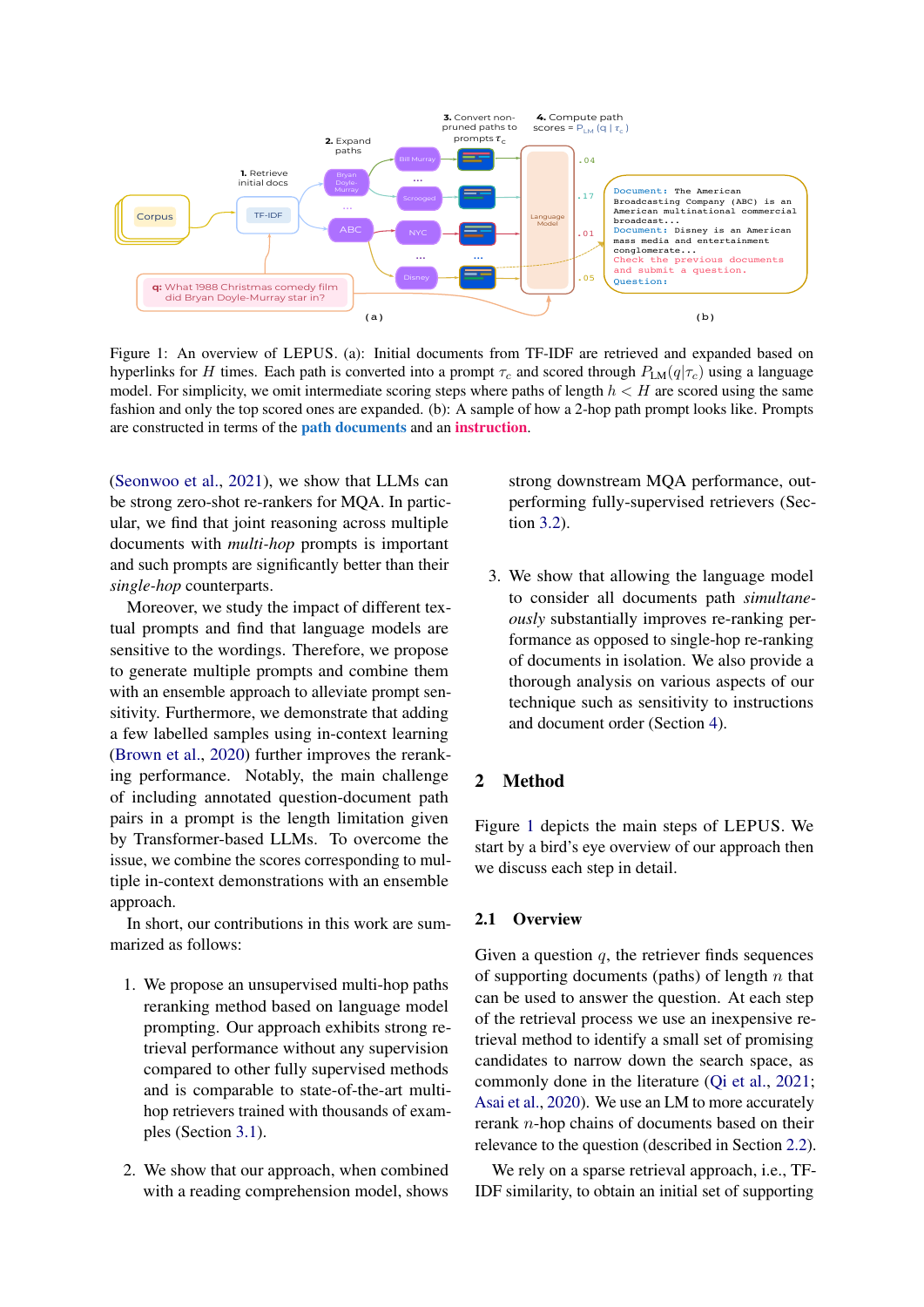documents paths.<sup>[2](#page-2-1)</sup> We initially retrieve  $F$  candidate documents for the 'first hop'. These '1-hop' candidates are scored by the reranking step and the top  $K_1$  promising candidates are further expanded based on their hyperlinks to obtain 2-hop reasoning paths. These 2-hop reasoning chains are again reranked and the most promising  $K_2$  candidates are further expanded. The process continues for a fixed number of steps, determined by a hyperparameter  $H<sup>3</sup>$  $H<sup>3</sup>$  $H<sup>3</sup>$ . As the document graph can have a high branching factor, we prune hyperlinks based on TF-IDF similarity with the question. We find this simple method greatly improves efficiency without a significant drop in performance. This process is shown in Figure [1](#page-1-0) (a).

### <span id="page-2-0"></span>2.2 Path Reranking

Given a question q and a reasoning path  $c =$  ${d_1, \ldots, d_h}$  of length h documents, where  $h \leq$  $H$ , we use a language model to score  $c$  based on its relevance to q. At first glance, one might opt for using the likelihood of the reasoning path under the LM given the question as the ranking metric. However, this approach is problematic for reasons we state below. Instead, we consider a different approach where we measure the likelihood of the question given the path. More precisely, we format the documents making up the path c in a prompt  $\tau_c$ and compute the relevance score of the path  $c$  to  $q$ as in Equation [\(1\)](#page-2-3).

<span id="page-2-3"></span>
$$
Score_q(c) = P_{LM}(q|\tau_c)
$$
 (1)

where  $P_{LM}(q|\tau_c)$  is the conditional probability of generating the question given the path prompt  $\tau_c$ under our language model. Our initial experiments has showed that using  $P_{LM}(q|\tau_c)$  works *significantly* better than  $P_{LM}(c|\tau_q)$  for some question prompt  $\tau_q$ , which agrees with the findings in [dos](#page-8-4) [Santos et al.](#page-8-4) [\(2020\)](#page-8-4). This can be largely attributed to two factors. First, language models can be sensitive to the *surface form* [\(Holtzman et al.,](#page-9-3) [2021\)](#page-9-3) of reasoning paths, which can make it difficult to reliably compare the probabilities of different reasoning paths using  $P_{LM}(c|\tau_q)$ .<sup>[4](#page-2-4)</sup> On the other hand, scoring paths using  $P_{LM}(q|\tau_c)$  does not suffer from

this issue since the probability of the same string (i.e., the question) is being compared conditioned on different reasoning paths. Second, the prompt format of  $P_{LM}(q|\tau_c)$ , where the question follows a document, agrees more with the web data used for LM pretraining, where documents are usually followed by FAQs, questionnaires, and surveys, rather than the other way around. While this scoring criterion has been considered for question answering with auto-regressive language models in the literature [\(dos Santos et al.,](#page-8-4) [2020;](#page-8-4) [Sachan et al.,](#page-10-6) [2022\)](#page-10-6), we consider it for multi-hop path ranking in this work. In addition, we also add a temperature parameter to scale the model logits and show that it helps calibrate model scores better [\(Guo et al.,](#page-9-5) [2017;](#page-9-5) [Desai and Durrett,](#page-8-5) [2020;](#page-8-5) [Jiang et al.,](#page-9-6) [2021\)](#page-9-6) and leads to better ranking.

We now describe how the prompt  $\tau_c$  is constructed from a path. Ideally, we want to construct a prompt  $\tau_c$  that leads to higher  $P_{LM}(q|\tau_c)$  for relevant paths compared to irrelevant ones. Our prompt mainly consists of both an *instruction* and the *path*, shown in Figure [1](#page-1-0) (b). The instruction is fixed across all prompts and is used to elicit the reasoning ability of the LM [\(Wei et al.,](#page-10-7) [2021b;](#page-10-7) [Ouyang](#page-9-7) [et al.,](#page-9-7) [2022\)](#page-9-7). In other words, the instruction is used as a signal to drive the model towards assigning higher scores to relevant paths. In Section [4.2,](#page-6-0) we show that the instruction plays an important role in the reranking performance.

The path is expressed in the prompt by concatenating all documents in the path and prepending each document in the path with fixed prefix such as *"Document:"* or *"Passage:"* as shown in the figure. Such simple concatenation of path documents significantly improves reranking since all path hops are *simultaneously* considered, which allows the LM to better evaluate the relevance of the whole path with context. In Section [4.1,](#page-5-2) we will show that such multi-hop scoring performs *substantially* better than single-hop scoring, i.e., reranking each hop separately by the LM.

### <span id="page-2-5"></span>2.3 Instruction Search

For the *instruction* component of the prompt, we can manually design an instruction such as *"Read the following documents and answer the question"* to help the language model understand the task. However, human-written instructions can be suboptimal and recent work has shown that language models can benefit from automatic approaches for

<span id="page-2-1"></span> $2$ While TF-IDF similarity may seem simple compared to dense retrieval methods such as DPR [\(Karpukhin et al.,](#page-9-4) [2020\)](#page-9-4), TF-IDF indices are both simple to implement and computationally inexpensive to compute. Therefore TF-IDF similarity calculation does not add extra overhead to our approach.

<span id="page-2-4"></span><span id="page-2-2"></span><sup>&</sup>lt;sup>3</sup>This process can be viewed as a variation of beam search. <sup>4</sup>For instance,  $P_{LM}(c|\tau_q)$  tends to be higher for shorter paths.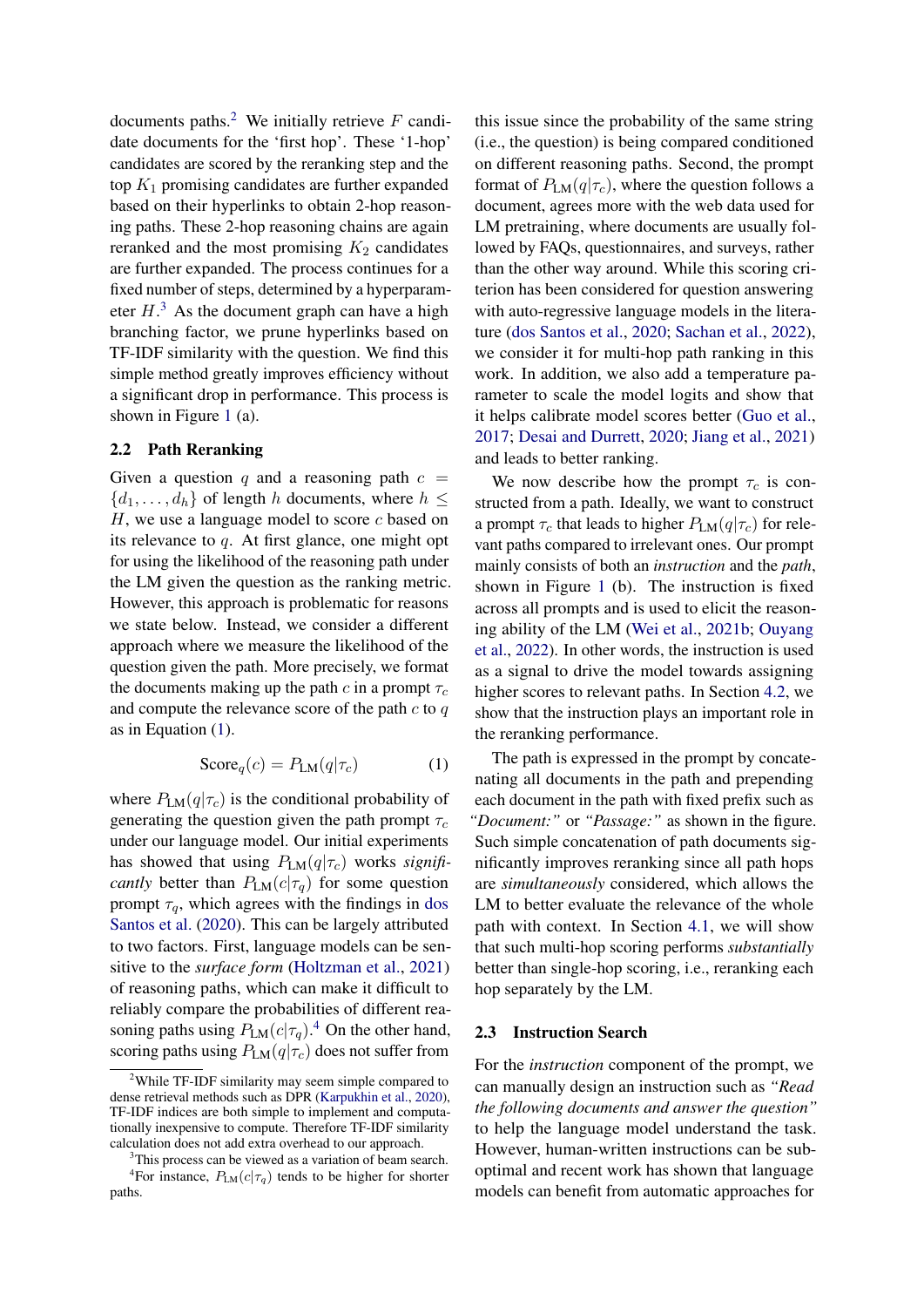prompt design [\(Shin et al.,](#page-10-8) [2020;](#page-10-8) [Gao et al.,](#page-9-8) [2021;](#page-9-8) [Prasad et al.,](#page-10-9) [2022\)](#page-10-9). Taking inspiration from [Gao](#page-9-8) [et al.](#page-9-8) [\(2021\)](#page-9-8), we use an encoder-decoder language model trained to fill masked text-spans to generate instructions. Specifically, we use a T5 model to fill in a template such as *"Task:* <X> *documents and* <Y> *question. Question:"*, where <X> and <Y> are the masked spans expected to be filled-in by the model (e.g., For the human-written instruction example above, <X> = "*Read the following*" and <Y> = "*answer the*"). We consider two variations of this template corresponding to the cases where the document path appears before/after the template. We constrained the template to contain the words 'documents' and 'question' to ensure that the model generates relevant prompts. This is due to the observation that when using a less specific template, we obtain more diverse but less useful instructions.

### <span id="page-3-1"></span>2.4 Instruction Ensembling

Previous work has shown that mixing multiple prompting templates can improve few-shot performance for both classification [\(Schick and Schütze,](#page-10-10) [2021a,](#page-10-10)[c;](#page-10-11) [Gao et al.,](#page-9-8) [2021\)](#page-9-8) and generation [\(Schick](#page-10-12) [and Schütze,](#page-10-12) [2021b\)](#page-10-12). We argue that such ensembling could produce more regularized path scores by alleviating prompt sensitivity [\(Zhao et al.,](#page-10-13) [2021\)](#page-10-13). Given a path  $c$ , we combine the scores of  $c$  obtained through M different prompts  $(\tau_c^1, \tau_c^2, ..., \tau_c^M)$ . It is worth noting that for a given path, the prompts only differ in the instruction. Therefore, we refer to this technique as *instruction ensembling*. We experiment with *mean* and *max* ensembling, which respectively compute the path score as the mean or max of document scores.

### <span id="page-3-2"></span>2.5 In-context Learning

While the methods presented so far are completely unsupervised, we now explore how the reranking performance can be further improved when a few training examples are given. We avoid finetuning since it can easily lead to overfitting with few training examples.<sup>[5](#page-3-0)</sup> Instead, we resort to *incontext learning* [\(Brown et al.,](#page-8-1) [2020\)](#page-8-1), also known as prompt conditioning, where we *prepend* a few exemplars or demonstrations to the prompt. We hypothesize that showing the model examples of questions and their gold paths should nudge the

model towards assigning higher scores to more relevant paths.

A major obstacle to this approach is the *input length limit* in standard transformer language models. Since paths are usually long, in most cases we can not use more than 2-3 examples before exceeding the limit of 1024 tokens. We thus propose to use an *ensemble of exemplars*, where different incontext demonstrations are used to compute scores for a given path, and we combine these scores using the methods discussed in Section [2.4.](#page-3-1) This way, we can leverage more than two demonstrations while still adhering to the input length limit imposed by Transformer language models.

# 3 Experiments

Here, we evaluate our path reranker in two ways: First, through retrieval metrics without regard to the downstream QA performance. Second, as a part of a QA pipeline to see how much performance boost can our reranker provide to existing QA pipelines with minimal supervision.

Data. We evaluate our method on HotpotQA [\(Yang et al.,](#page-10-3) [2018\)](#page-10-3), which consists of two-hop questions that are diverse in topics. We focus on the open-domain *(fullwiki)* setting in which two Wikipedia passages are required to answer the questions. Since the gold passages for the test set are not available, we follow prior work and evaluate LEPUS on the development set, which consists of 7,405 questions. There are two main question types in HotpotQA: comparison questions and bridge questions. *Comparison* questions usually require contrasting two entities and *bridge* question require finding a bridge entity that links one passage the other.

Models. We use HuggingFace implementations [\(Wolf et al.,](#page-10-14) [2020\)](#page-10-14) of GPT2-XL [\(Brown et al.,](#page-8-1) [2020\)](#page-8-1) and T5-Large and T5-XL [\(Raffel et al.,](#page-10-15) [2020\)](#page-10-15) language models in our experiments. We use the 'LM adapted' version of T5 models since they have been shown to work better for prompt-based learning [\(Lester et al.,](#page-9-9) [2021\)](#page-9-9). Our approach is unsupervised and does not require any training examples. However, we show that better performance can be obtained by using few (128) training examples for in-context learning, instruction search and temperature tuning.

Hyperparameters. For instruction search, we generate 200 different instructions using top- $k$  sam-

<span id="page-3-0"></span> $5$ Our initial experiments showed that fine-tuning makes the language model much more sensitive to minor changes in either the question or the path.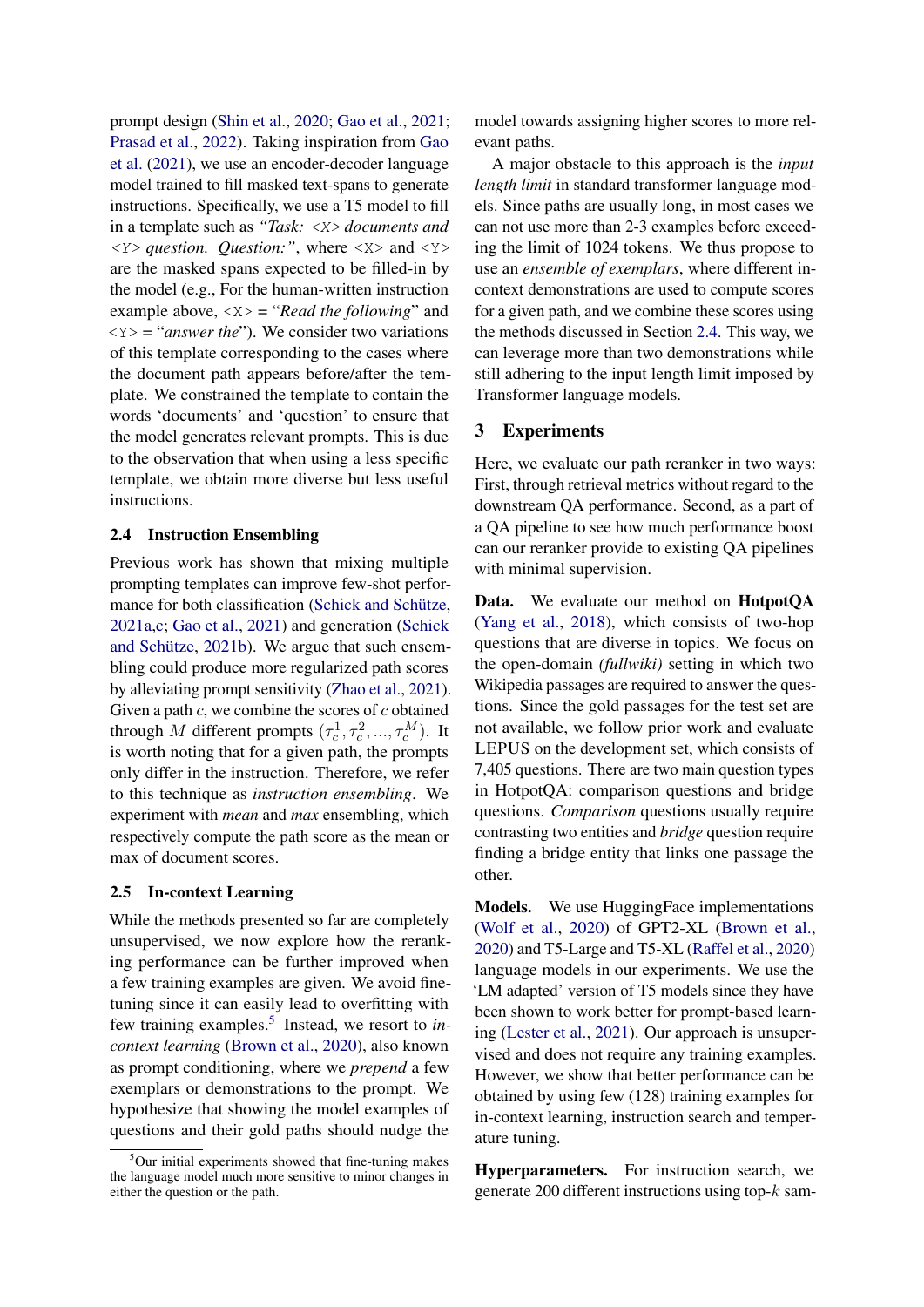pling with  $k = 10$  to obtain more diverse instructions, and evaluate each prefix on a held-out development set from HotpotQA of size 128. Table [6](#page-13-0) in the Appendix shows the best 10 instructions identified. For LEPUS, we use a path length of  $H = 2$ for all experiments. For pruning the search space we use  $K_1 = 5$  and  $K_2 = 3$ . We use the TF-IDF index implemented by [Asai et al.](#page-8-0) [\(2020\)](#page-8-0) and initially retrieved 100 documents from TF-IDF. We truncate input documents to 230 tokens and limit the prompt length to 600 and 800 tokens for the zero-shot and few-shot experiments, respectively. For experiments that involve using two or more in-context demonstrations, we set the maximum prompt length to 1024.

Metrics. Retrieval performance is measured using recall ( $R@k$ ) and Answer Recall ( $AR@k$ ), with  $k \in \{2, 10, 20\}$ . AR@k is the recall of the answer string in the top- $k$  retrieved documents. For HotopotQA, we only compute AR over questions with span answers (i.e., we ignore yes/no and comparison questions). Since we do not have access to the HotpotQA test set, we report results on the original development set provided by [Yang et al.](#page-10-3) [\(2018\)](#page-10-3).

While LEPUS is mainly used to rerank document paths, we later transform paths scores into document scores before computing recall metrics. The advantage here is than it allows for combining different scores for documents that fall on more that one path, which we have found to perform better. Details on computing document scores from path scores are in Appendix [B.](#page-12-0)

Baselines. We compare our LM path reranker to the following baselines. TF-IDF simply retrieves top similar documents to the question using TF-IDF similarity and TF-IDF + BM25 adds an extra step where retrieved documents and their hyperlinks are reranked using BM25 [\(Robertson et al.,](#page-10-16) [1995\)](#page-10-16). PathRetriever [\(Asai et al.,](#page-8-0) [2020\)](#page-8-0) is a graphbased retriever trained to expand an initial pool of documents based on Wikipedia links and searches for the best reasoning using beam search.<sup>[6](#page-4-1)</sup> comparison. DrKIT [\(Dhingra et al.,](#page-8-6) [2020\)](#page-8-6) is an end-to-end trained dense retrieval approach that starts from question entities and traverses a virtual knowledge base to find the relevant entities. Multi-hop Dense Retrieval (MDR) [\(Xiong et al.,](#page-10-1) [2021\)](#page-10-1) encodes the

question and hops retrieved so far into a dense vector and uses maximum inner-product search (MIPS) to find the next hop.

### <span id="page-4-0"></span>3.1 Retrieval Performance

Table [1](#page-5-3) shows the performance of LEPUS and other baselines in zero- and few-shot settings, which we detail next.

Zero-shot Performance. We first discuss the retrieval performance of unsupervised LEPUS on HotpotQA. First, we observe that simple TF-IDF performs poorly in terms of different recall metrics, while TF-IDF + BM25 performs much better, yet still worse than fully-supervised approaches. Next, we look at the performance of unsupervised LEPUS (T5-XL) which uses no instructions (i.e., prompt consists of only the document path). These models perform much better that TF-IDF + BM25 and even outperform the fully-supervised DrKit. Although this approach does not use *any* labeled data, it is only 3.7 AR@10 points worse than PathRetriever, the best fully supervised baseline.

Few-shot Performance. The zero-shot performance of LEPUS can be further improved with access to a small set of labeled examples (in our case, we only used 128 examples from HotpotQA) for instruction search and a find good temperature. We observe a substantial boost of 4.3 points in  $R@2$ of LEPUS when using the best instruction found by instruction search. Next, temperature scaling with  $T = 1.4$  also provides a boost of 2.1 points in R@2.

While the gap in R@2 is larger between LEPUS and the other methods such as PathRetriever and MDR, we argue that such gap is *hardly detrimental* to the downstream QA performance as it is a common practice [\(Asai et al.,](#page-8-0) [2020;](#page-8-0) [Seonwoo et al.,](#page-10-5) [2021;](#page-10-5) [Xiong et al.,](#page-10-1) [2021\)](#page-10-1) to feed the top-d;  $d \gg 2$ retrieved passages to the reader model. Indeed, we show in Section [3.2](#page-5-0) that LEPUS can obtain QA performance that is competitive with PathRetriever despite the difference in R@2.

We also observe that instruction ensembling gives a further performance boost to LEPUS. We show the performance of max ensembling, which we have found to perform slightly better than mean ensembling in terms of R@2. We hypothesize that max ensembling computes an *upper bound* on the score of each path, compensating for any underestimation of path scores that can happen when using a single instruction.

<span id="page-4-1"></span><sup>6</sup>We run PathRetriever on HotpotQA with original hyperparameters except for an initial TF-IDF pool size=100 to allow for fair comparison to our approach.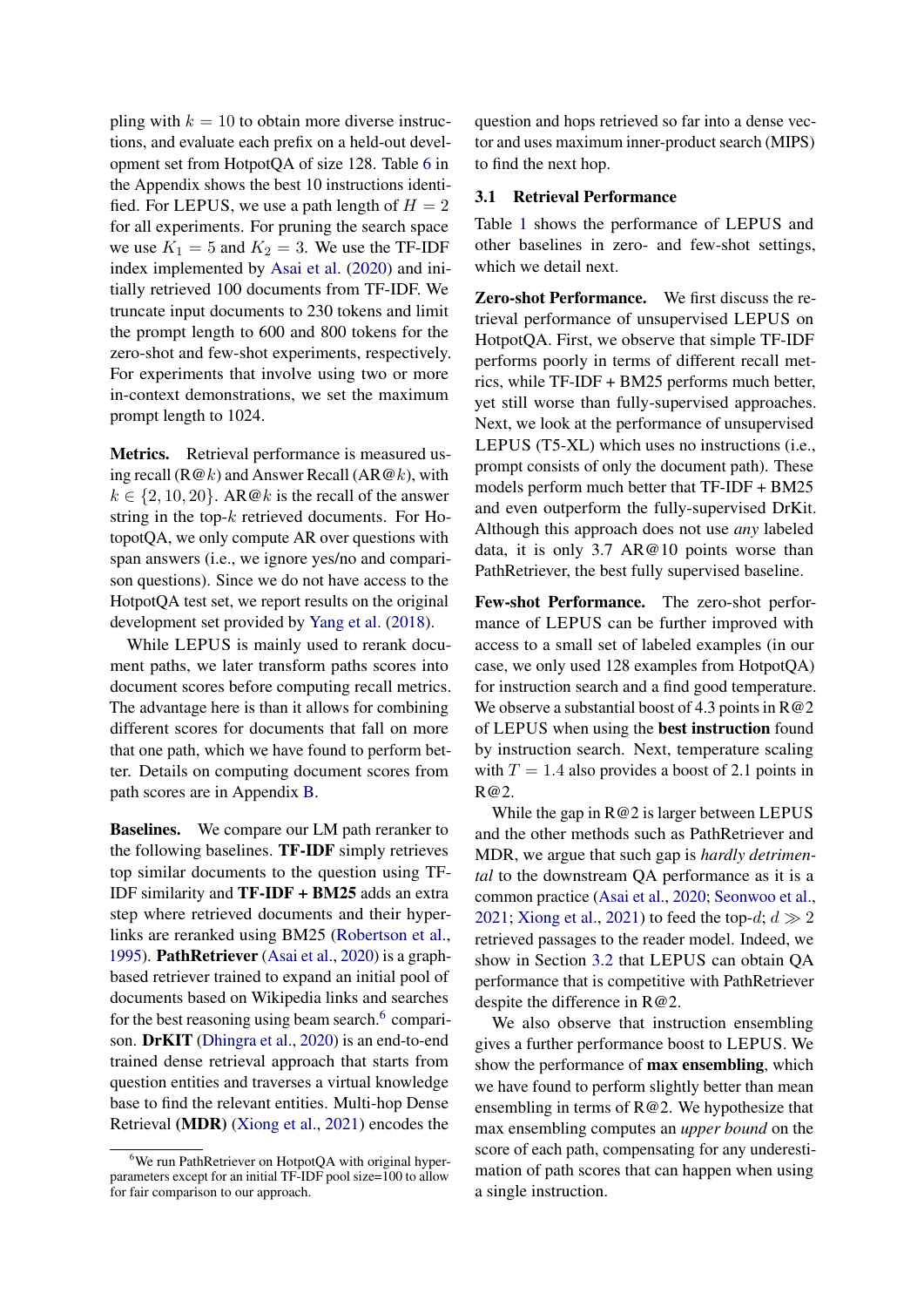<span id="page-5-3"></span>

|                                   | R@2  | <b>R@10</b> | R@20 | AR@2 | AR@10 | AR@20 |
|-----------------------------------|------|-------------|------|------|-------|-------|
| <b>Unsupervised Baselines</b>     |      |             |      |      |       |       |
| <b>TF-IDF</b>                     | 10.5 | 28.5        | 35.9 | 38.1 | 54.2  | 60.7  |
| $TF-IDF + BM25$                   | 19.1 | 54.7        | 61.8 | 49.5 | 74.7  | 79.9  |
| <b>Fully-supervised Baselines</b> |      |             |      |      |       |       |
| DrKit                             | 38.3 | 67.2        | 71.0 |      |       |       |
| <b>MDR</b>                        | 65.9 | 77.5        | 80.2 |      |       |       |
| PathRetriever                     | 66.4 | 77.8        |      | 82.2 | 90.5  |       |
| <b>LEPUS</b>                      |      |             |      |      |       |       |
| $GPT2-XL^{\dagger}$               | 36.6 | 60.5        | 65.9 | 63.0 | 83.9  | 87.4  |
| $T5-XL^{\dagger}$                 | 42.8 | 68.9        | 74.1 | 69.3 | 86.8  | 89.0  |
| + inst. search                    | 47.1 | 71.7        | 76.1 | 73.3 | 88.0  | 89.9  |
| + temp. scaling                   | 49.2 | 72.4        | 76.5 | 75.5 | 88.5  | 90.2  |
| + ensemble                        | 50.2 | 72.4        | 76.4 | 76.1 | 88.6  | 90.2  |
| T5-XL, 2-shot                     | 52.4 | 73.0        | 77.0 | 78.6 | 88.7  | 90.3  |
| T5-XL, 10-shot (ensemble)         | 53.2 | 71.7        | 74.9 | 77.7 | 87.6  | 89.3  |

Table 1: Retrieval performance on HotpotQA comparing LEPUS to other baselines. †: No instruction used. All LEPUS results except those marked with † use a labeled set of 128 examples for tuning the instruction and the temperature parameter. Few-shot LEPUS uses the same instruction and temperature as zero-shot. Our best results are highlighted in bold.

Now we move to in-context learning. We experiment with a 2-shot setting while making sure that the two demonstrations cover *both* question types in HotpotQA (bridge and comparison). To account for the performance variance, we perform the experiment 5 times with different samples and report the mean of different metrics.<sup>[7](#page-5-4)</sup> We observe that with only 2 examples, R@2 of LEPUS further improve by at 2.2. Also, the gap of  $R@10$ with PathRetriever is reduced to only 4.8 points. A similar trend happens for AR@2, as well.

Lastly, we evaluate in-context ensembling discussed in Section [2.5.](#page-3-2) We perform an ensemble of 5 prompts, each having 2 demonstrations *i.e.,* 10-shot. Once again, max ensembling performs best and improves R@2 by 2 points compared to the zero-shot setting and by 0.8 points compared to the 2-shot setting. However, we observe a drop in other metrics compared to the 2-shot setting. We hypothesize that such drop in performance could result from the difference between

### <span id="page-5-0"></span>3.2 Full QA Performance

In the previous section, we evaluated LEPUS as a standalone retrieval component. We now evaluate the performance of an overall QA system when using LEPUS as the retriever. We use the Fusionin Decoder (FiD) model [\(Izacard and Grave,](#page-9-10) [2021b\)](#page-9-10) as the reader, which is a generative reader based on T5. FiD encodes the question along with each document then uses employs a decoder with crossattention over the encodings to generate the answer. While FiD has been mainly employed for singlehop QA, here we show that it can also function as a strong reader for multi-hop QA.

We train an FiD reader (T5-Base) on the full HotpotQA dataset to generate the correct answer. FiD is trained with 50 input passages in total that include the two gold passages along with TF-IDF negatives to encourage the reader to be more robust to non-relevant passages during inference. All remaining hyperparameters are the same as in [Izac](#page-9-10)[ard and Grave](#page-9-10) [\(2021b\)](#page-9-10). For evaluation, we sort documents based on their path scores computed with LEPUS and feed the top-d documents to FiD.

In Table [2,](#page-6-1) we compare LEPUS against strong fully-supervised baseline retrievers. The baselines are DrKit [\(Dhingra et al.,](#page-8-6) [2020\)](#page-8-6), Semantic Retrieval [\(Nie et al.,](#page-9-11) [2019\)](#page-9-11), and PathRetriever (with BERT-Base reader). LEPUS outperforms the fullysupervised retrievers DrKit and Semantic Retrieval and performs comparably to PathRetriever. Again, this performance is obtained with minimal supervision on the retrieval side.

### <span id="page-5-1"></span>4 Analysis

### <span id="page-5-2"></span>4.1 Comparison to Single-hop Reranking

The key idea behind our approach is to do joint reasoning with documents in the path using the LM, as opposed to reranking each document in the path separately (*single-hop reranking*). More specifically, in single-hop reranking, we expand paths as usual but rerank each document  $d$  separately using

<span id="page-5-4"></span><sup>&</sup>lt;sup>[7](#page-13-1)</sup> Standard deviation is reported in Table 7 in Appendix [D.1.](#page-12-1)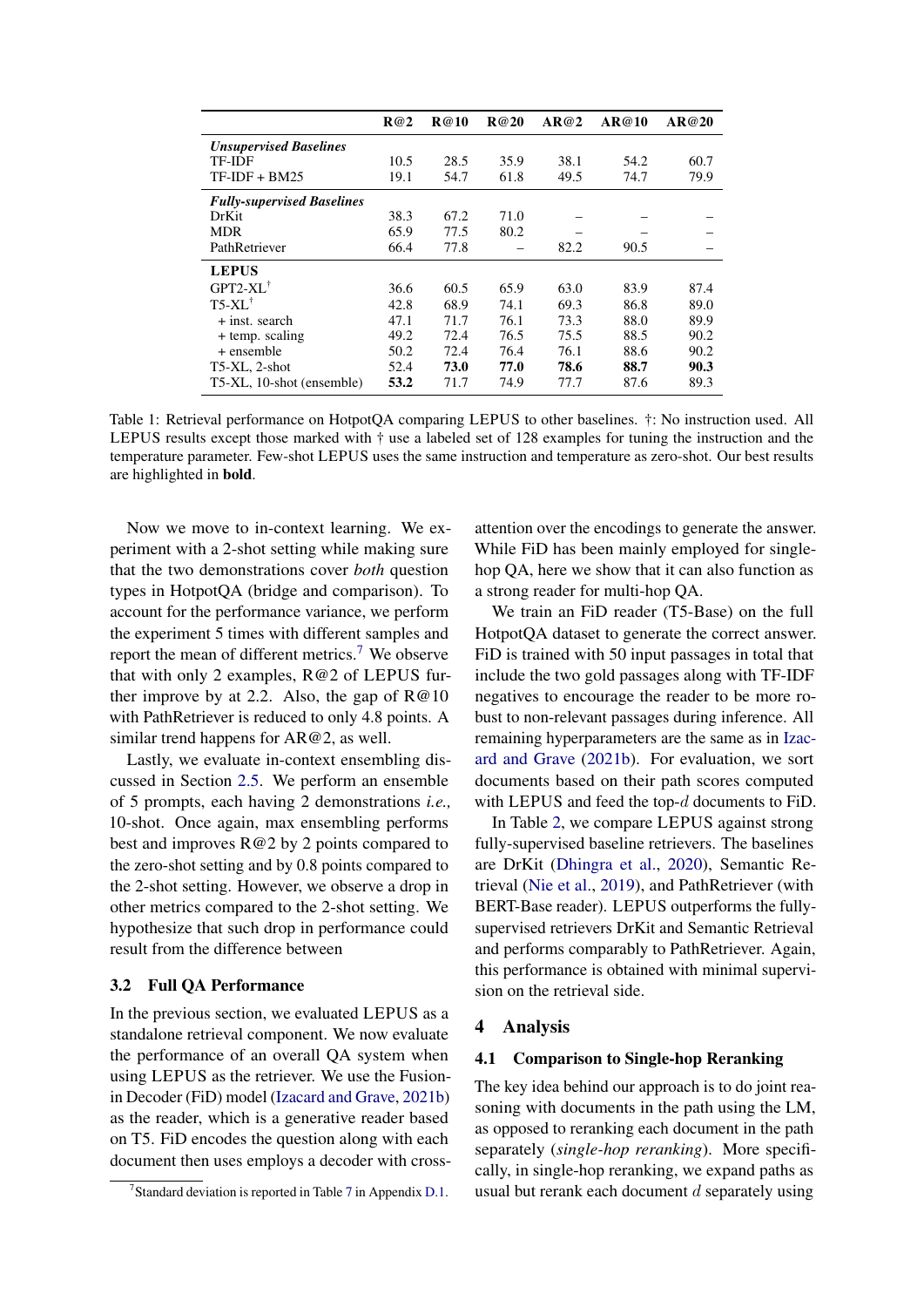<span id="page-6-1"></span>

| <b>Retriever</b>                                                                         | EМ                   | F1                   |
|------------------------------------------------------------------------------------------|----------------------|----------------------|
| <b>Fully-supervised</b><br>Semantic Retrieval (Nie et al., 2019)                         | 46.5                 | 58.8                 |
| DrKit (Dhingra et al., 2020)<br>PathRetriever (Asai et al., 2020)                        | 42.1<br>52.7         | 51.7<br>65.8         |
| Few-shot<br>LEPUS, 2-shot, $d = 5$<br>LEPUS, 2-shot, $d = 10$<br>LEPUS, 2-shot, $d = 20$ | 49.2<br>47.0<br>45.9 | 62.0<br>59.4<br>58.0 |

Table 2: Answer exact match and F1 score on HotpotQA. Reader used with LEPUS is FiD (T5-Base). d is the number of top retrieved documents fed to the reader.

<span id="page-6-2"></span>

| Approach   | R@2  | R@10 | AR@2 | AR@10 |
|------------|------|------|------|-------|
| Single-hop | 22.8 | 52.0 | 54.9 | 73.8  |
| Multi-hop  | 46.9 | 67.6 | 75.4 | 87.9  |

Table 3: Retrieval performance in two settings: reranking each document separately with the LM (single-hop) and reranking the full path at once (multi-hop). Multihop reranking performs substantially better than singlehop, backing our hypothesis reranking the full path at once helps the LM better decide on the path relevance to the question.

# $p(q|\tau_d)$ , for some document prompt  $\tau_d$ .

To assess whether our multi-hop reranking approach can be beneficial, we compare both approaches by running two experiments with the exact same setting while differing only in the way documents are reranked. For evaluation, we use a set of 4K questions from HotpotQA and T5-Large, and without instructions — meaning that the prompt will only contain the document. Table [3](#page-6-2) shows retrieval performance of both approaches. Interestingly, a large gap in performance exists between single-hop and multi-hop reranking. This supports our hypothesis that jointly considering all documents in the path helps the LM better model the relevance between the path and the question.

#### <span id="page-6-0"></span>4.2 Does the Instruction Matter?

We study whether instructions do indeed contribute to producing better path scores. To verify, we run evaluate? LEPUS (T5-Large) on 1K instances from HotpotQA in the following configurations: no instruction, where we merely concatenate the path documents, a random instruction chosen from the generated instructions , and best instruction found through evaluation on a held-out development set.

Table [4](#page-6-3) shows retrieval metrics in the above three settings. We observe that using no instruction at

<span id="page-6-3"></span>

| <b>Setting</b> | R@2  | R@10 | AR@2 | AR@10 |
|----------------|------|------|------|-------|
| No Inst.       | 42.8 | 65.3 | 72.8 | 87.2  |
| Random Inst.   | 47.2 | 66.9 | 75.8 | 88.0  |
| Best Inst.     | 47.6 | 67 7 | 76.3 | 87.9  |

Table 4: Retrieval performance when using no instruction, random instruction, and the best instruction found through our instruction search (Section [2.3.](#page-2-5)) Performance is computed over 1K examples from HotpotQA using T5-Large in the zero-shot setting.

all performs worst — around  $4 R@2$  points less than using random instruction. This indeed points to the benefit of using instructions to obtain better path scores. Second, we find that the best instruction, although comparable, outperforms a randomly selected one, which indicates that further performance boost can be obtained through instruction search.

### 4.3 Sensitivity to Instructions

Prompt sensitivity is an important issue of large language models [\(Zhao et al.,](#page-10-13) [2021\)](#page-10-13). Here, we study the sensitivity of LEPUS (with T5-Large) performance when changing the instruction part in the prompt. More specifically, we evaluate the retrieval performance over 1K examples from HotpotQA when using 200 instructions. Figure [2](#page-7-0) shows two boxplots of the distribution of Rec@2 and Rec@10 over the 200 instructions used. We find that the ranking is sensitive to the instruction choice, which again points to the added benefit of doing instruction search.

Next, we study the performance in the two different kinds of prompts where the instruction comes **before** and **after** the path. Figure [3](#page-7-1) shows the  $R@2$ and AR@2 in both cases. Interestingly, we observe that placing the instruction after the path performs consistently better than before. This could be an instance of the *recency bias* phenomenon exhibited by language models [\(Zhao et al.,](#page-10-13) [2021\)](#page-10-13): Placing the instruction right before the model is asked to generate the question makes the model more aware of the task.

### 4.4 Invariance to Document Order

A potential issue with prompt-based reranking is that to describe a document path with a textual prompt, we must assume some underlying order on the path documents. This contradicts with the fact that document paths may not have a *well-defined order*, especially when documents are not linked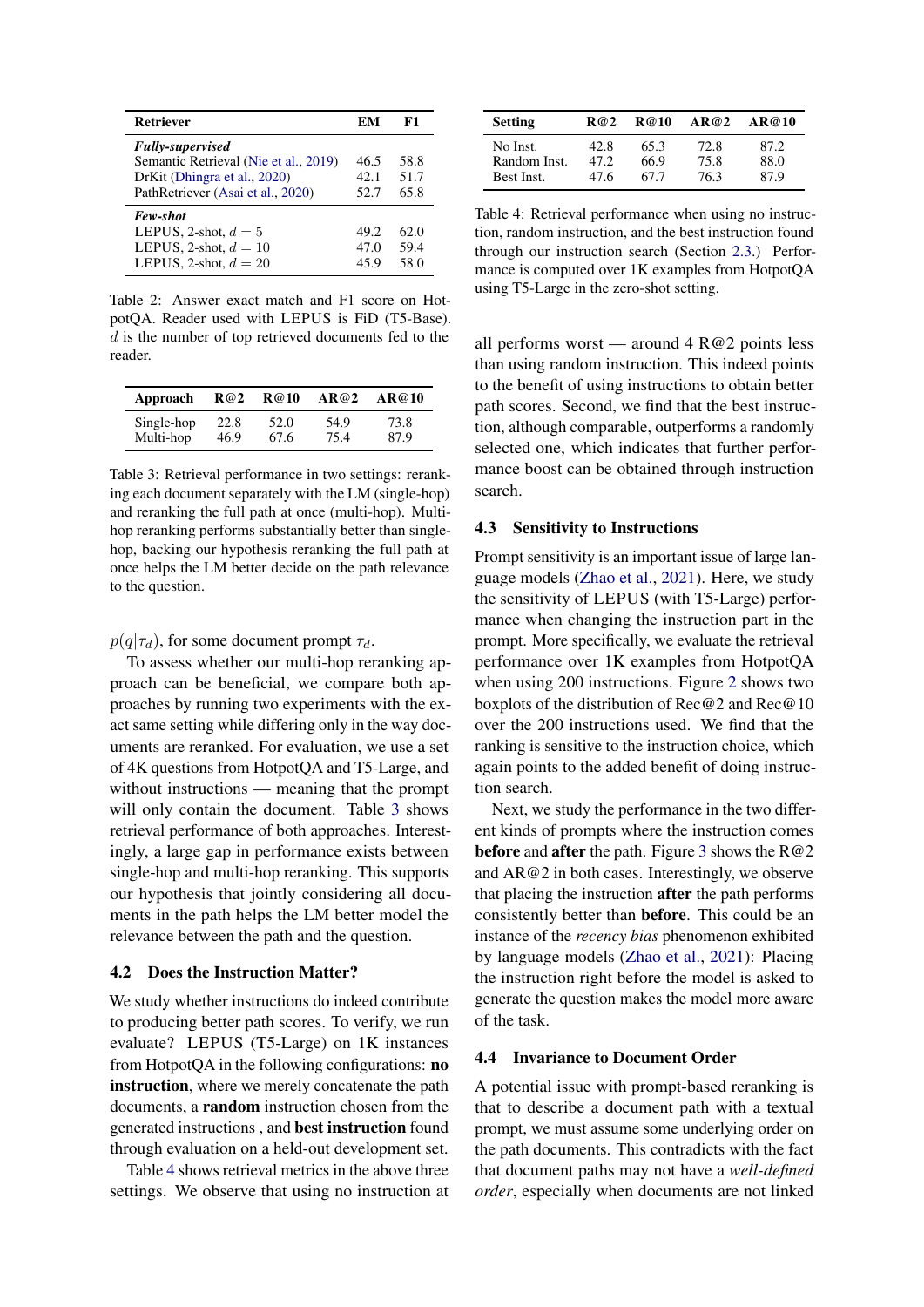<span id="page-7-0"></span>

Figure 2: Instruction sensitivity exhibited by LEPUS. Performance varies slightly over different instructions which shows the insensitivity of our approach to the instruction used. Metrics related to the top retrieved path (R@2 and AR@2) exhibit relatively more variance.

<span id="page-7-1"></span>

Figure 3: Retrieval performance when placing the instruction before and after the path in the prompt. Having the instruction after path performs consistently better which is likely due to recency bias [\(Zhao et al.,](#page-10-13) [2021\)](#page-10-13).

to each other in a sequential chain. For instance, given the question *"Are both Erin Wiedner and Monte Hellman American film directors?"* with the correct path {'Erin Wiedner', 'Monte Hellman'}<sup>[8](#page-7-2)</sup>, it is not obvious even to human which document should come before the other in the reasoning chain.

We argue that path retrieval approaches that are *invariant* to document order are more preferable than ones that are sensitive to such order. In the case of order-sensitive approaches, finding the order of documents that would maximize performance is not straightforward. Therefore, to verify

<span id="page-7-3"></span>

| Doc. Ordering $R@2 \t R@10$ |      |      | AR@2 | AR@10 |
|-----------------------------|------|------|------|-------|
| Link-based                  | 48.8 | 69.6 | 76.0 | 88.4  |
| Inverted                    | 474  | 69.7 | 74.8 | 88.4  |

Table 5: Retrieval performance of LEPUS (T5-Large) with two different orderings of the documents in the prompt. Evaluation is done on a set of 4K examples from HotpotQA. LEPUS exhibits slight sensitivity to the document ordering, which points to the robustness of our approach.

how much is LEPUS sensitive to the document order, we run a simple experiment comparing two document ordering schemes: link-based and inverted link-based. Link-based ordering is the standard approach used in LEPUS, which orders the documents in the path based on their hyperlink traversal order. In the inverted scheme, we *reverse* the order of the documents in the prompt.

Table [5](#page-7-3) shows the retrieval performance with both orderings. Interestingly, reversing the order of the documents in the path does not seem to have a tangible effect on the reranking performance. In other words, LEPUS does not appear to be sensitive to the document order in the path. Again this shows the robustness of LEPUS to different prompt variants.

### 5 Related Work

Multi-hop Question Answering. The majority of approaches for multi-hop question answering rely on two main components: a retriever and a reader. The retriever component can be a sparse index or heuristic-based such as TF-IDF or BM25 [\(Chen et al.,](#page-8-7) [2017;](#page-8-7) [Nie et al.,](#page-9-11) [2019\)](#page-9-11) or dense [\(Karpukhin et al.,](#page-9-4) [2020;](#page-9-4) [Xiong et al.,](#page-10-1) [2021\)](#page-10-1). Other approaches aimed to improve the retriever with an additional *re-ranking* step on top of a simple retriever [\(Wang et al.,](#page-10-17) [2018;](#page-10-17) [Lee et al.,](#page-9-12) [2018;](#page-9-12) [Htut](#page-9-13) [et al.,](#page-9-13) [2018\)](#page-9-13). [Asai et al.](#page-8-0) [\(2020\)](#page-8-0) combined TF-IDF retriever with a recurrent graph retriever and used the reader module to re-rank paths based on the answer confidence. [Qi et al.](#page-10-0) [\(2021\)](#page-10-0) used a single transformer model to perform retrieval, reranking, and reading in an iterative fashion. However, the good performance of previous work comes mainly from training on a large number of examples and are likely to fail in low-data settings. To treat this issue, [Seonwoo et al.](#page-10-5) [\(2021\)](#page-10-5) proposed to pretrain MDR [\(Xiong et al.,](#page-10-1) [2021\)](#page-10-1) on a large number of weakly-supervised examples of questions and the corresponding document paths. While showing

<span id="page-7-2"></span><sup>8</sup>Example taken from HotpotQA.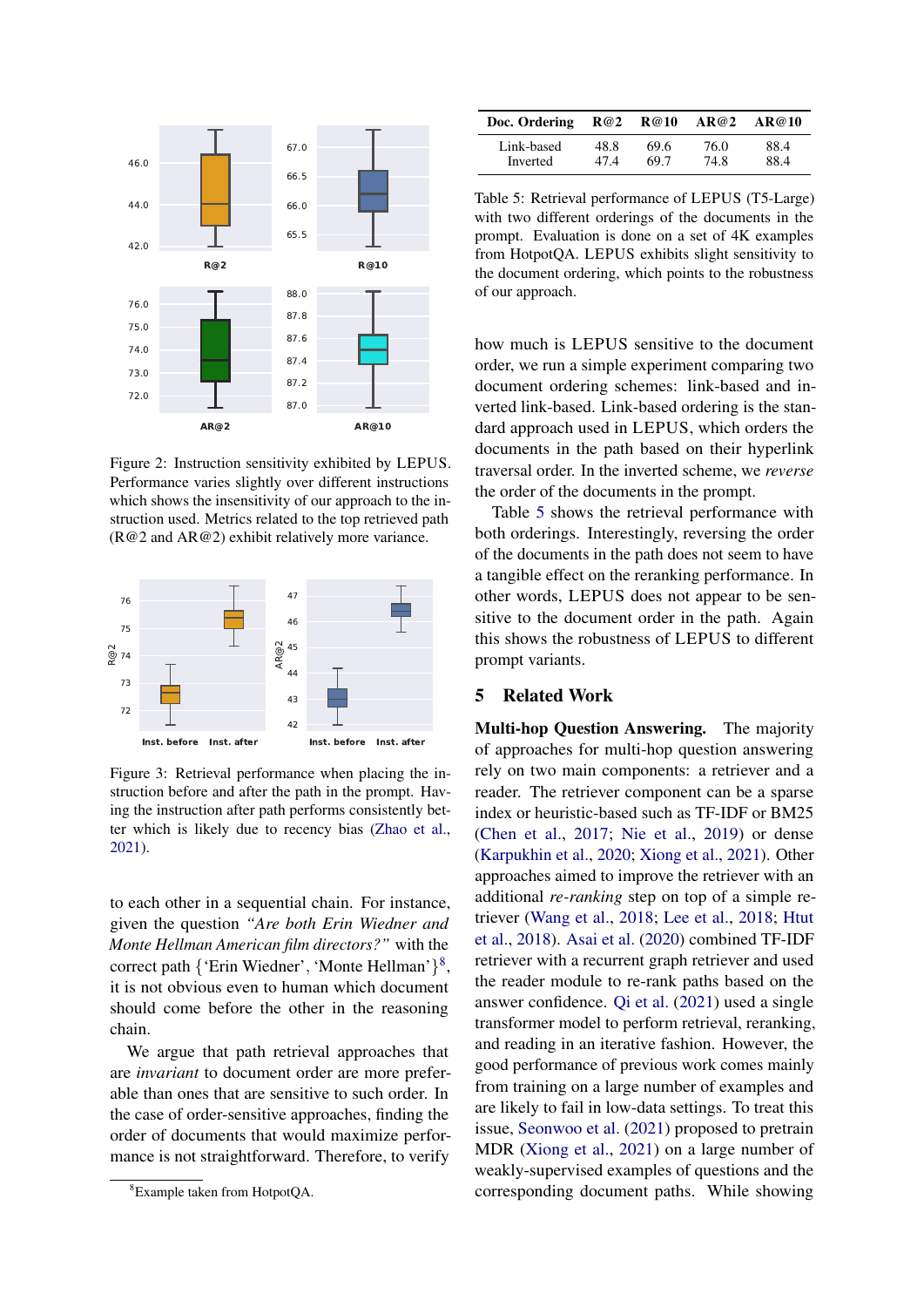promising results in low-data settings, the pretraining process is computationally expensive as it is done on millions of examples. On the other hand, our approach requires no task-specific pretraining.

Language Models Prompting. Prompt-based learning aims to construct better inputs *i.e.,* prompts to language models to elicit better zeroor few-shot performance [\(Brown et al.,](#page-8-1) [2020;](#page-8-1) [Liu](#page-9-14) [et al.,](#page-9-14) [2021\)](#page-9-14). Recently, instruction tuning, where a language model is trained to follow natural language instruction has shown impressive zero-shot performance on unseen tasks [\(Wei et al.,](#page-10-4) [2021a;](#page-10-4) [Ouyang et al.,](#page-9-7) [2022\)](#page-9-7). In our work, we use instructions to guide to model towards assigning better scores to more relevant paths.

Language Models for Re-ranking Our work is related to query likelihood retrieval [\(Ponte and](#page-9-15) [Croft,](#page-9-15) [2017\)](#page-9-15) and is in line with previous work that employed generative models for passage reranking. For instance, [Nogueira et al.](#page-9-16) [\(2020\)](#page-9-16) used pre-trained T5 [\(Raffel et al.,](#page-10-15) [2020\)](#page-10-15) model to re-rank passages based on the probability of generating a specific token given a passage. Their approach relied on fine-tuning the LM to generate such as *"yes"* given a relevant passage. [dos Santos et al.](#page-8-4) [\(2020\)](#page-8-4) perform single-hop re-ranking using probability of generating the question, but their setting is limited to fully-supervised and single-hop QA. On the other hand, we study re-ranking of multi-hop paths in an unsupervised setting, which is more challenging.

### 6 Conclusion

This work introduces LEPUS, a method to perform unsupervised re-ranking of multi-document paths for question answering based on large language models. Given a question, the document path is encoded into a prompt and the document path is scored as the probability of generating the question given the prompt. Experiments on a standard multihop QA benchmark show the strong performance of LEPUS in the zero-shot setting, displaying comparable performance to fully-supervised retrievers. We also analyze our approach showing the utility of using multi-hop prompts as opposed to singlehop ones. Lastly, our work shows that language models can indeed function as strong unsupervised re-rankers for multi-hop question answering.

## Acknowledgements

This work is supported in part by LG AI Research.

### References

- <span id="page-8-0"></span>Akari Asai, Kazuma Hashimoto, Hannaneh Hajishirzi, Richard Socher, and Caiming Xiong. 2020. [Learn](https://openreview.net/forum?id=SJgVHkrYDH)[ing to retrieve reasoning paths over wikipedia graph](https://openreview.net/forum?id=SJgVHkrYDH) [for question answering.](https://openreview.net/forum?id=SJgVHkrYDH) In *8th International Conference on Learning Representations, ICLR 2020, Addis Ababa, Ethiopia, April 26-30, 2020*. OpenReview.net.
- <span id="page-8-1"></span>Tom Brown, Benjamin Mann, Nick Ryder, Melanie Subbiah, Jared D Kaplan, Prafulla Dhariwal, Arvind Neelakantan, Pranav Shyam, Girish Sastry, Amanda Askell, et al. 2020. Language models are few-shot learners. *Advances in neural information processing systems*, 33:1877–1901.
- <span id="page-8-3"></span>Nicola De Cao, Wilker Aziz, and Ivan Titov. 2021. [Editing factual knowledge in language models.](https://doi.org/10.18653/v1/2021.emnlp-main.522) In *Proceedings of the 2021 Conference on Empirical Methods in Natural Language Processing, EMNLP 2021, Virtual Event / Punta Cana, Dominican Republic, 7-11 November, 2021*, pages 6491–6506. Association for Computational Linguistics.
- <span id="page-8-7"></span>Dangi Chen, Adam Fisch, Jason Weston, and Antoine Bordes. 2017. [Reading wikipedia to answer open](https://doi.org/10.18653/v1/P17-1171)[domain questions.](https://doi.org/10.18653/v1/P17-1171) In *Proceedings of the 55th Annual Meeting of the Association for Computational Linguistics, ACL 2017, Vancouver, Canada, July 30 - August 4, Volume 1: Long Papers*, pages 1870–1879. Association for Computational Linguistics.
- <span id="page-8-2"></span>Aakanksha Chowdhery, Sharan Narang, Jacob Devlin, Maarten Bosma, Gaurav Mishra, Adam Roberts, Paul Barham, Hyung Won Chung, Charles Sutton, Sebastian Gehrmann, et al. 2022. Palm: Scaling language modeling with pathways. *arXiv preprint arXiv:2204.02311*.
- <span id="page-8-5"></span>Shrey Desai and Greg Durrett. 2020. [Calibration of](https://doi.org/10.18653/v1/2020.emnlp-main.21) [pre-trained transformers.](https://doi.org/10.18653/v1/2020.emnlp-main.21) In *Proceedings of the 2020 Conference on Empirical Methods in Natural Language Processing, EMNLP 2020, Online, November 16-20, 2020*, pages 295–302. Association for Computational Linguistics.
- <span id="page-8-6"></span>Bhuwan Dhingra, Manzil Zaheer, Vidhisha Balachandran, Graham Neubig, Ruslan Salakhutdinov, and William W. Cohen. 2020. [Differentiable reason](https://openreview.net/forum?id=SJxstlHFPH)[ing over a virtual knowledge base.](https://openreview.net/forum?id=SJxstlHFPH) In *8th International Conference on Learning Representations, ICLR 2020, Addis Ababa, Ethiopia, April 26-30, 2020*. OpenReview.net.
- <span id="page-8-4"></span>Cicero dos Santos, Xiaofei Ma, Ramesh Nallapati, Zhiheng Huang, and Bing Xiang. 2020. Beyond [cls] through ranking by generation. In *Proceedings of the 2020 Conference on Empirical Methods in Natural Language Processing (EMNLP)*, pages 1722– 1727.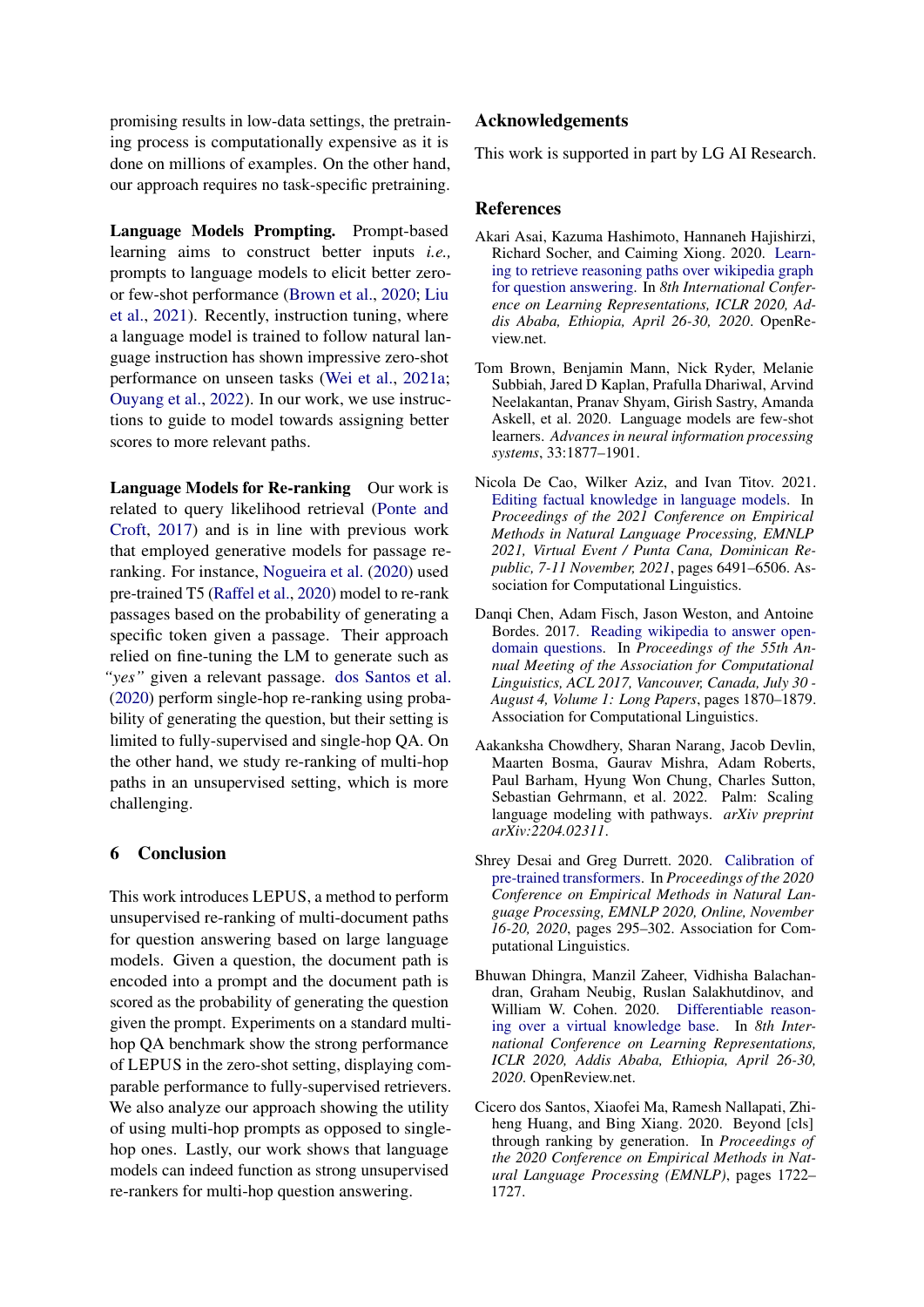- <span id="page-9-8"></span>Tianyu Gao, Adam Fisch, and Danqi Chen. 2021. [Making pre-trained language models better few-shot](https://doi.org/10.18653/v1/2021.acl-long.295) [learners.](https://doi.org/10.18653/v1/2021.acl-long.295) In *Proceedings of the 59th Annual Meeting of the Association for Computational Linguistics and the 11th International Joint Conference on Natural Language Processing, ACL/IJCNLP 2021, (Volume 1: Long Papers), Virtual Event, August 1-6, 2021*, pages 3816–3830. Association for Computational Linguistics.
- <span id="page-9-5"></span>Chuan Guo, Geoff Pleiss, Yu Sun, and Kilian Q Weinberger. 2017. On calibration of modern neural networks. In *International Conference on Machine Learning*, pages 1321–1330. PMLR.
- <span id="page-9-3"></span>Ari Holtzman, Peter West, Vered Shwartz, Yejin Choi, and Luke Zettlemoyer. 2021. [Surface form compe](https://doi.org/10.18653/v1/2021.emnlp-main.564)[tition: Why the highest probability answer isn't al](https://doi.org/10.18653/v1/2021.emnlp-main.564)[ways right.](https://doi.org/10.18653/v1/2021.emnlp-main.564) In *Proceedings of the 2021 Conference on Empirical Methods in Natural Language Processing*, pages 7038–7051, Online and Punta Cana, Dominican Republic. Association for Computational Linguistics.
- <span id="page-9-13"></span>Phu Mon Htut, Samuel R. Bowman, and Kyunghyun Cho. 2018. [Training a ranking function for open](https://doi.org/10.18653/v1/n18-4017)[domain question answering.](https://doi.org/10.18653/v1/n18-4017) In *Proceedings of the 2018 Conference of the North American Chapter of the Association for Computational Linguistics, NAACL-HLT 2018, New Orleans, Louisiana, USA, June 2-4, 2018, Student Research Workshop*, pages 120–127. Association for Computational Linguistics.
- <span id="page-9-2"></span>Gautier Izacard and Edouard Grave. 2021a. [Distilling](https://openreview.net/forum?id=NTEz-6wysdb) [knowledge from reader to retriever for question an](https://openreview.net/forum?id=NTEz-6wysdb)[swering.](https://openreview.net/forum?id=NTEz-6wysdb) In *9th International Conference on Learning Representations, ICLR 2021, Virtual Event, Austria, May 3-7, 2021*. OpenReview.net.
- <span id="page-9-10"></span>Gautier Izacard and Edouard Grave. 2021b. [Lever](https://doi.org/10.18653/v1/2021.eacl-main.74)[aging passage retrieval with generative models for](https://doi.org/10.18653/v1/2021.eacl-main.74) [open domain question answering.](https://doi.org/10.18653/v1/2021.eacl-main.74) In *Proceedings of the 16th Conference of the European Chapter of the Association for Computational Linguistics: Main Volume, EACL 2021, Online, April 19 - 23, 2021*, pages 874–880. Association for Computational Linguistics.
- <span id="page-9-6"></span>Zhengbao Jiang, Jun Araki, Haibo Ding, and Graham Neubig. 2021. How can we know when language models know? on the calibration of language models for question answering. *Transactions of the Association for Computational Linguistics*, 9:962–977.
- <span id="page-9-4"></span>Vladimir Karpukhin, Barlas Oguz, Sewon Min, Patrick S. H. Lewis, Ledell Wu, Sergey Edunov, Danqi Chen, and Wen-tau Yih. 2020. [Dense passage re](https://doi.org/10.18653/v1/2020.emnlp-main.550)[trieval for open-domain question answering.](https://doi.org/10.18653/v1/2020.emnlp-main.550) In *Proceedings of the 2020 Conference on Empirical Methods in Natural Language Processing, EMNLP 2020, Online, November 16-20, 2020*, pages 6769–6781. Association for Computational Linguistics.
- <span id="page-9-12"></span>Jinhyuk Lee, Seongjun Yun, Hyunjae Kim, Miyoung Ko, and Jaewoo Kang. 2018. [Ranking paragraphs](https://doi.org/10.18653/v1/d18-1053)

[for improving answer recall in open-domain ques](https://doi.org/10.18653/v1/d18-1053)[tion answering.](https://doi.org/10.18653/v1/d18-1053) In *Proceedings of the 2018 Conference on Empirical Methods in Natural Language Processing, Brussels, Belgium, October 31 - November 4, 2018*, pages 565–569. Association for Computational Linguistics.

- <span id="page-9-9"></span>Brian Lester, Rami Al-Rfou, and Noah Constant. 2021. [The power of scale for parameter-efficient prompt](https://doi.org/10.18653/v1/2021.emnlp-main.243) [tuning.](https://doi.org/10.18653/v1/2021.emnlp-main.243) In *Proceedings of the 2021 Conference on Empirical Methods in Natural Language Processing, EMNLP 2021, Virtual Event / Punta Cana, Dominican Republic, 7-11 November, 2021*, pages 3045– 3059. Association for Computational Linguistics.
- <span id="page-9-1"></span>Shaobo Li, Xiaoguang Li, Lifeng Shang, Xin Jiang, Qun Liu, Chengjie Sun, Zhenzhou Ji, and Bingquan Liu. 2021. Hopretriever: Retrieve hops over wikipedia to answer complex questions. In *Proceedings of the AAAI Conference on Artificial Intelligence*, volume 35, pages 13279–13287.
- <span id="page-9-14"></span>Pengfei Liu, Weizhe Yuan, Jinlan Fu, Zhengbao Jiang, Hiroaki Hayashi, and Graham Neubig. 2021. Pretrain, prompt, and predict: A systematic survey of prompting methods in natural language processing. *arXiv preprint arXiv:2107.13586*.
- <span id="page-9-11"></span>Yixin Nie, Songhe Wang, and Mohit Bansal. 2019. [Revealing the importance of semantic retrieval for](https://doi.org/10.18653/v1/D19-1258) [machine reading at scale.](https://doi.org/10.18653/v1/D19-1258) In *Proceedings of the 2019 Conference on Empirical Methods in Natural Language Processing and the 9th International Joint Conference on Natural Language Processing, EMNLP-IJCNLP 2019, Hong Kong, China, November 3-7, 2019*, pages 2553–2566. Association for Computational Linguistics.
- <span id="page-9-16"></span>Rodrigo Nogueira, Zhiying Jiang, Ronak Pradeep, and Jimmy Lin. 2020. [Document ranking with a pre](https://doi.org/10.18653/v1/2020.findings-emnlp.63)[trained sequence-to-sequence model.](https://doi.org/10.18653/v1/2020.findings-emnlp.63) In *Findings of the Association for Computational Linguistics: EMNLP 2020, Online Event, 16-20 November 2020*, volume EMNLP 2020 of *Findings of ACL*, pages 708–718. Association for Computational Linguistics.
- <span id="page-9-7"></span>Long Ouyang, Jeff Wu, Xu Jiang, Diogo Almeida, Carroll L Wainwright, Pamela Mishkin, Chong Zhang, Sandhini Agarwal, Katarina Slama, Alex Ray, et al. 2022. Training language models to follow instructions with human feedback. *arXiv preprint arXiv:2203.02155*.
- <span id="page-9-0"></span>Ethan Perez, Patrick S. H. Lewis, Wen-tau Yih, Kyunghyun Cho, and Douwe Kiela. 2020. [Unsuper](https://doi.org/10.18653/v1/2020.emnlp-main.713)[vised question decomposition for question answer](https://doi.org/10.18653/v1/2020.emnlp-main.713)[ing.](https://doi.org/10.18653/v1/2020.emnlp-main.713) In *Proceedings of the 2020 Conference on Empirical Methods in Natural Language Processing, EMNLP 2020, Online, November 16-20, 2020*, pages 8864–8880. Association for Computational Linguistics.
- <span id="page-9-15"></span>Jay M Ponte and W Bruce Croft. 2017. A language modeling approach to information retrieval. In *ACM*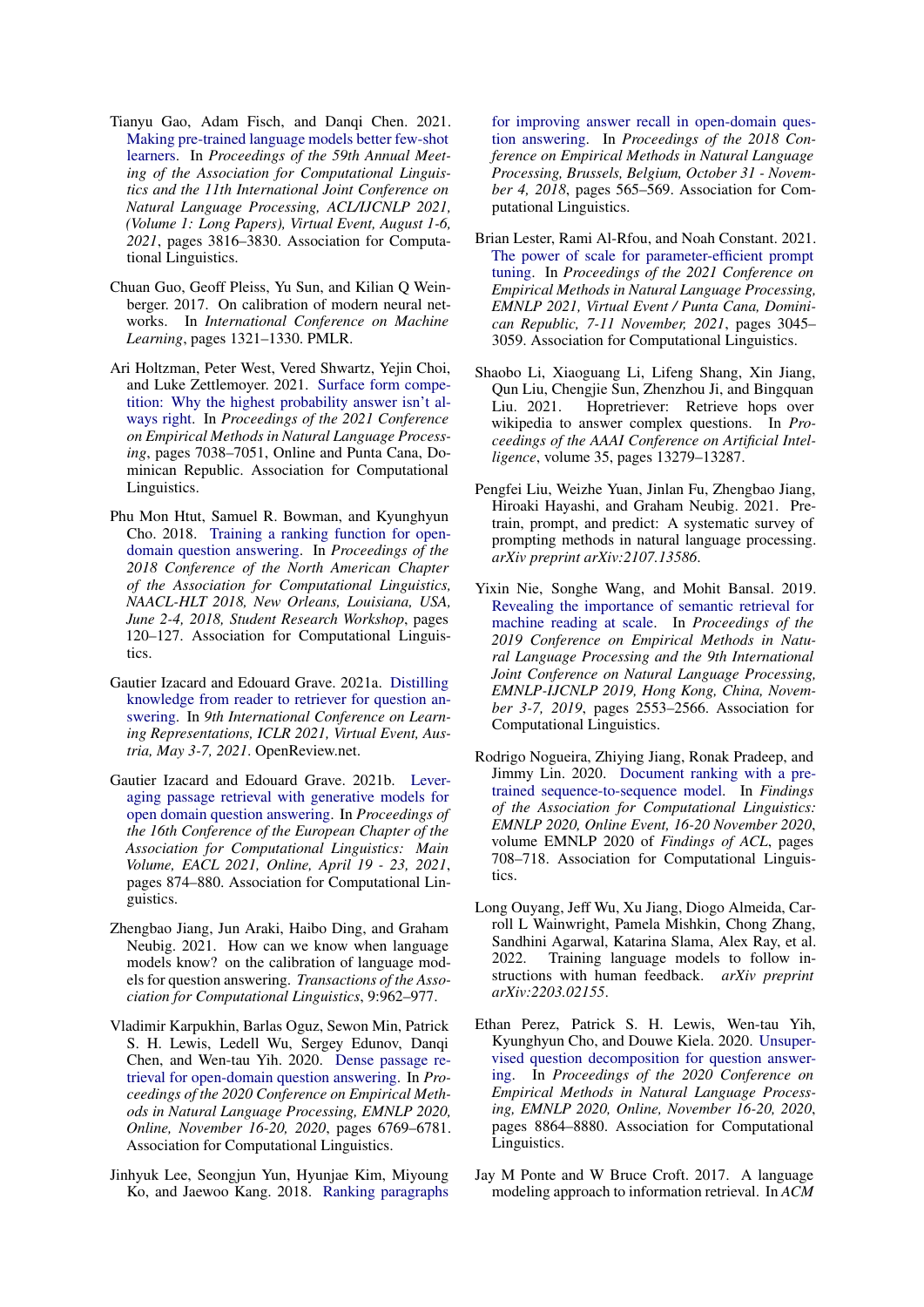*SIGIR Forum*, volume 51, pages 202–208. ACM New York, NY, USA.

- <span id="page-10-9"></span>Archiki Prasad, Peter Hase, Xiang Zhou, and Mohit Bansal. 2022. Grips: Gradient-free, edit-based instruction search for prompting large language models. *arXiv preprint arXiv:2203.07281*.
- <span id="page-10-0"></span>Peng Qi, Haejun Lee, Tg Sido, and Christopher D Manning. 2021. Answering open-domain questions of varying reasoning steps from text. In *Proceedings of the 2021 Conference on Empirical Methods in Natural Language Processing*, pages 3599–3614.
- <span id="page-10-15"></span>Colin Raffel, Noam Shazeer, Adam Roberts, Katherine Lee, Sharan Narang, Michael Matena, Yanqi Zhou, Wei Li, and Peter J. Liu. 2020. [Exploring the limits](http://jmlr.org/papers/v21/20-074.html) [of transfer learning with a unified text-to-text trans](http://jmlr.org/papers/v21/20-074.html)[former.](http://jmlr.org/papers/v21/20-074.html) *J. Mach. Learn. Res.*, 21:140:1–140:67.
- <span id="page-10-16"></span>Stephen E Robertson, Steve Walker, Susan Jones, Micheline M Hancock-Beaulieu, Mike Gatford, et al. 1995. Okapi at trec-3. *Nist Special Publication Sp*, 109:109.
- <span id="page-10-6"></span>Devendra Singh Sachan, Mike Lewis, Mandar Joshi, Armen Aghajanyan, Wen-tau Yih, Joelle Pineau, and Luke Zettlemoyer. 2022. Improving passage retrieval with zero-shot question generation. *arXiv preprint arXiv:2204.07496*.
- <span id="page-10-10"></span>Timo Schick and Hinrich Schütze. 2021a. [Exploit](https://doi.org/10.18653/v1/2021.eacl-main.20)[ing cloze-questions for few-shot text classification](https://doi.org/10.18653/v1/2021.eacl-main.20) [and natural language inference.](https://doi.org/10.18653/v1/2021.eacl-main.20) In *Proceedings of the 16th Conference of the European Chapter of the Association for Computational Linguistics: Main Volume, EACL 2021, Online, April 19 - 23, 2021*, pages 255–269. Association for Computational Linguistics.
- <span id="page-10-12"></span>Timo Schick and Hinrich Schütze. 2021b. [Few-shot](https://doi.org/10.18653/v1/2021.emnlp-main.32) [text generation with natural language instructions.](https://doi.org/10.18653/v1/2021.emnlp-main.32) In *Proceedings of the 2021 Conference on Empirical Methods in Natural Language Processing, EMNLP 2021, Virtual Event / Punta Cana, Dominican Republic, 7-11 November, 2021*, pages 390–402. Association for Computational Linguistics.
- <span id="page-10-11"></span>Timo Schick and Hinrich Schütze. 2021c. [It's not](https://doi.org/10.18653/v1/2021.naacl-main.185) [just size that matters: Small language models are](https://doi.org/10.18653/v1/2021.naacl-main.185) [also few-shot learners.](https://doi.org/10.18653/v1/2021.naacl-main.185) In *Proceedings of the 2021 Conference of the North American Chapter of the Association for Computational Linguistics: Human Language Technologies, NAACL-HLT 2021, Online, June 6-11, 2021*, pages 2339–2352. Association for Computational Linguistics.
- <span id="page-10-5"></span>Yeon Seonwoo, Sang-Woo Lee, Ji-Hoon Kim, Jung-Woo Ha, and Alice Oh. 2021. [Weakly supervised](https://doi.org/10.18653/v1/2021.findings-acl.62) [pre-training for multi-hop retriever.](https://doi.org/10.18653/v1/2021.findings-acl.62) In *Findings of the Association for Computational Linguistics: ACL/IJCNLP 2021, Online Event, August 1-6, 2021*, volume ACL/IJCNLP 2021 of *Findings of ACL*, pages 694–704. Association for Computational Linguistics.
- <span id="page-10-8"></span>Taylor Shin, Yasaman Razeghi, Robert L. Logan IV, Eric Wallace, and Sameer Singh. 2020. [Autoprompt:](https://doi.org/10.18653/v1/2020.emnlp-main.346) [Eliciting knowledge from language models with au](https://doi.org/10.18653/v1/2020.emnlp-main.346)[tomatically generated prompts.](https://doi.org/10.18653/v1/2020.emnlp-main.346) In *Proceedings of the 2020 Conference on Empirical Methods in Natural Language Processing, EMNLP 2020, Online, November 16-20, 2020*, pages 4222–4235. Association for Computational Linguistics.
- <span id="page-10-2"></span>Devendra Singh, Siva Reddy, Will Hamilton, Chris Dyer, and Dani Yogatama. 2021. [End-to-end train](https://proceedings.neurips.cc/paper/2021/file/da3fde159d754a2555eaa198d2d105b2-Paper.pdf)[ing of multi-document reader and retriever for open](https://proceedings.neurips.cc/paper/2021/file/da3fde159d754a2555eaa198d2d105b2-Paper.pdf)[domain question answering.](https://proceedings.neurips.cc/paper/2021/file/da3fde159d754a2555eaa198d2d105b2-Paper.pdf) In *Advances in Neural Information Processing Systems*, volume 34, pages 25968–25981. Curran Associates, Inc.
- <span id="page-10-17"></span>Shuohang Wang, Mo Yu, Xiaoxiao Guo, Zhiguo Wang, Tim Klinger, Wei Zhang, Shiyu Chang, Gerry Tesauro, Bowen Zhou, and Jing Jiang. 2018. R 3: Reinforced ranker-reader for open-domain question answering. In *Thirty-Second AAAI Conference on Artificial Intelligence*.
- <span id="page-10-4"></span>Jason Wei, Maarten Bosma, Vincent Y Zhao, Kelvin Guu, Adams Wei Yu, Brian Lester, Nan Du, Andrew M Dai, and Quoc V Le. 2021a. Finetuned language models are zero-shot learners. *arXiv preprint arXiv:2109.01652*.
- <span id="page-10-7"></span>Jason Wei, Maarten Bosma, Vincent Y Zhao, Kelvin Guu, Adams Wei Yu, Brian Lester, Nan Du, Andrew M Dai, and Quoc V Le. 2021b. Finetuned language models are zero-shot learners. *arXiv preprint arXiv:2109.01652*.
- <span id="page-10-14"></span>Thomas Wolf, Lysandre Debut, Victor Sanh, Julien Chaumond, Clement Delangue, Anthony Moi, Pierric Cistac, Tim Rault, Rémi Louf, Morgan Funtowicz, et al. 2020. Transformers: State-of-the-art natural language processing. In *Proceedings of the 2020 conference on empirical methods in natural language processing: system demonstrations*, pages 38–45.
- <span id="page-10-1"></span>Wenhan Xiong, Xiang Lorraine Li, Srini Iyer, Jingfei Du, Patrick S. H. Lewis, William Yang Wang, Yashar Mehdad, Scott Yih, Sebastian Riedel, Douwe Kiela, and Barlas Oguz. 2021. [Answering com](https://openreview.net/forum?id=EMHoBG0avc1)[plex open-domain questions with multi-hop dense](https://openreview.net/forum?id=EMHoBG0avc1) [retrieval.](https://openreview.net/forum?id=EMHoBG0avc1) In *9th International Conference on Learning Representations, ICLR 2021, Virtual Event, Austria, May 3-7, 2021*. OpenReview.net.
- <span id="page-10-3"></span>Zhilin Yang, Peng Qi, Saizheng Zhang, Yoshua Bengio, William W. Cohen, Ruslan Salakhutdinov, and Christopher D. Manning. 2018. [Hotpotqa: A dataset](https://doi.org/10.18653/v1/d18-1259) [for diverse, explainable multi-hop question answer](https://doi.org/10.18653/v1/d18-1259)[ing.](https://doi.org/10.18653/v1/d18-1259) In *Proceedings of the 2018 Conference on Empirical Methods in Natural Language Processing, Brussels, Belgium, October 31 - November 4, 2018*, pages 2369–2380. Association for Computational Linguistics.
- <span id="page-10-13"></span>Zihao Zhao, Eric Wallace, Shi Feng, Dan Klein, and Sameer Singh. 2021. [Calibrate before use: Im](http://proceedings.mlr.press/v139/zhao21c.html)[proving few-shot performance of language models.](http://proceedings.mlr.press/v139/zhao21c.html)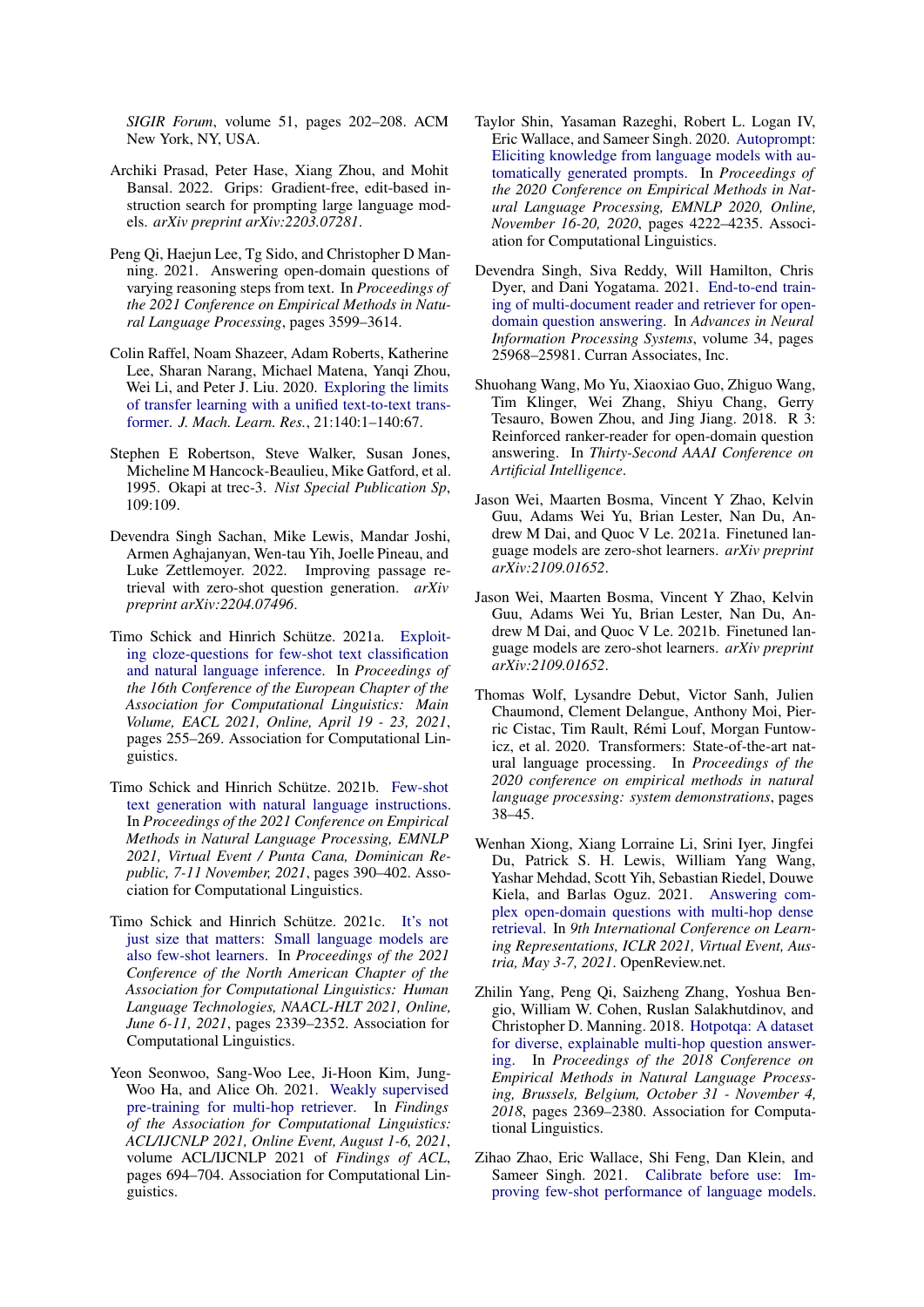In *Proceedings of the 38th International Conference on Machine Learning, ICML 2021, 18-24 July 2021, Virtual Event*, volume 139 of *Proceedings of Machine Learning Research*, pages 12697–12706. PMLR.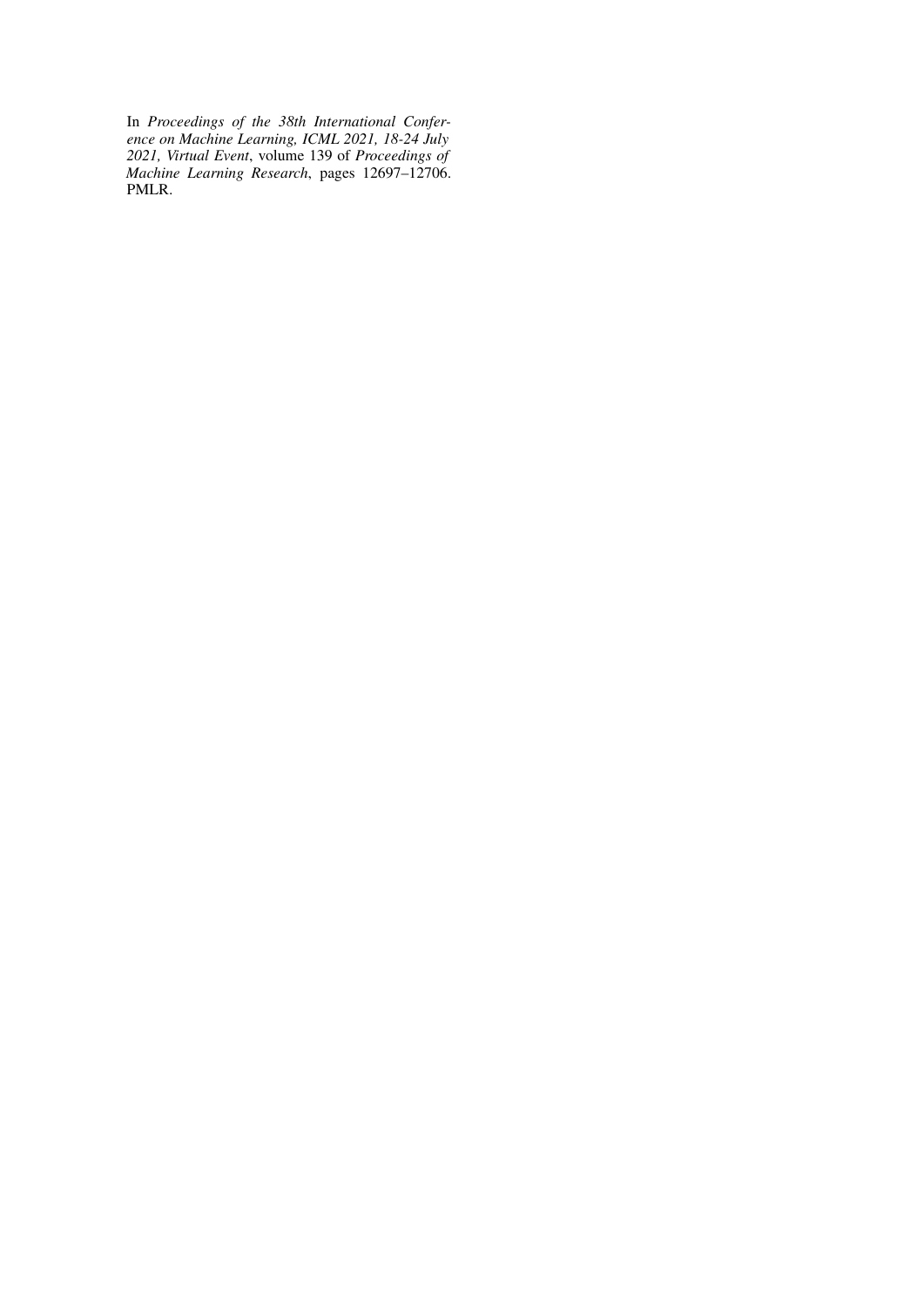# A Instructions

Here we show the list of five prefixes used for our experiments.

### A.1 Instruction Search

The actual templates we feed T5 are *"Task:* <X> *documents* <*Y*> question based on them. Question:" and *"Task:* <X> *previous documents and* <Y> *question based on them. Question:"*. We have found using the phrase "based on them" to be essential in directing the model to generate sensible instructions. Otherwise, the model would generate something like "Read the documents in question..". However, we remove that phrase from the obtained instructions".

# <span id="page-12-0"></span>B Document Scores

It is not immediately obvious how to compute a final score for each document since LEPUS is mainly used to score document. The main issue is that a document can fall on multiple paths at the same time (some of which could be incomplete or not fully expanded yet) and therefore could have multiple such scores.

For example, assume a path  $A \rightarrow B \rightarrow C$  of consisting of the documents  $A$ ,  $B$ , and  $C$ , respectively. Considering the document  $B$ , we see that two scores are associated with  $B$ : score of the subpath  $A \to B$  and score of the full  $A \to B \to C$ path. To compute the final score of B, we could either just take the score of the longest path, or combine the two scores using mean, minimum, or maximum operations. What we found to work best compared to other alternatives is to take *maximum*. We use this formulation when computing our recall metrics in Section [3.1](#page-4-0) and also when reranking documents to feed to the reader in Section [3.2.](#page-5-0)

# C Hyperparameters

# D Detailed Results

# <span id="page-12-1"></span>D.1 In-context Learning

We show the mean and standard deviation of fewshot experiments reported in Table [7,](#page-13-1) where each experiment is run 5 different times with different in-context demonstrations.